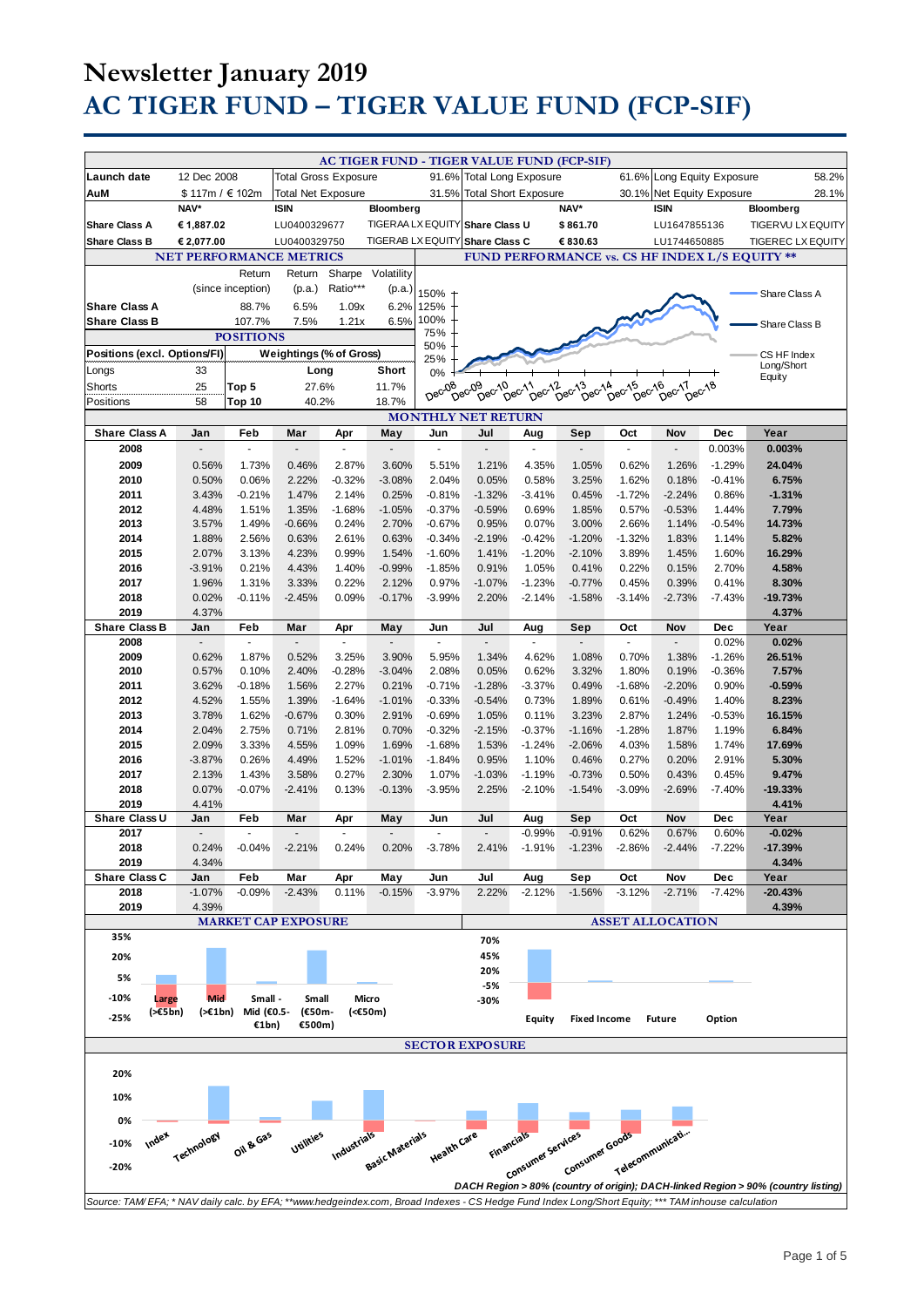### **Tiger Value Fund – January 2019**

### **O Returns: +4.37% (class A)/+4.41% (class B)/+4.34% (class U)**

In January, the Tiger Value Fund ("TVF") had a net return of +4.37% for share class A and +4.41% for share class B, making a cumulative net return of +88.7%/+107.7% since inception (share class A/B). Our FX hedged USD share class U had a net return of +4.34% in January.

#### **O Commentary: Performance attributions broad based**

We had a good start in January with a monthly net return of 4.37%/4.41% (share class A/B) which we achieved with a fairly low average net equity exposure of 36.2% as we gradually reduced our net equity exposure from 48.8% to 28.1% as of month end. While we are prepared to increase the net exposure again we wouldn´t rule out even lower exposures if we find additional catalyst shorts.

Our top long performers were Dialog Semiconductor (+130bp), Strabag (+88bp), Freenet (+63bp), AMS (+83bp), Bayer (+60bp), Palfinger (+48bp), Sixt (+43bp), Ferratum (+42bp), Bauer (+25bp), König & Bauer (+25bp), EnergieKontor (+25bp), Manz (+24bp) and Andritz (+20bp). At many of these positions we selectively booked profits but may buy back at lower levels. In January, telecoms underperformed and small caps. Many of our small cap positions (15.5% of the assets invested below Eur 200m MCap and 13.3% between Eur 200-500m MCap) haven´t performed yet but should perform once positive catalysts materialze. Currently, we are focusing our research efforts on large and mid cap stocks but will keep an eye on underperforming small caps as these stocks have significant upside.

Our single short book cost 311bp (average single short exposure was 27.5%) and our DAX Future and Put Option hedges cost 14bp. Although our single shorts burdened our performance due to the overall good market performance we would expect positive attributions from single shorts in the coming months.

### **O Outlook: Central bank capitulation**

After a horrendous end to last year, 2019 has started with a bang and most developed equity markets have gained between 5% and 10%. The chief catalyst for this turnaround were signals of a reversal in central bank policy from normalization (tightening) to yet again neutral or even easing bias. The most spectacular capitulation was from the Federal Reserve which as recently as October was planning 3 rate hikes in 2019 and its \$50bn monthly balance sheet reduction was said to be on autopilot. Despite any substantial negative changes to US economic data (exemplified by the very strong January US employment report and ISM index), at its January FOMC meeting the FED stated that it now expects to be "patient" with rate hikes and is "prepared to adjust" its balance sheet normalization. Investors took this as a sign that central bankers will resume to manipulate interest rates and asset prices if asset price volatility increases too much and dutifully pushed stock prices higher.

In addition, in the face of a weakening economy, the PBOC (Chinese central bank) introduced a bill swap mechanism in January to, "increase the financing support for the real economy", that has been interpreted as a first step towards China's own version of QE.

As we had mentioned several times in our newsletter in 2018, we expected central bank normalization to be a major drag on equity prices and the economy in 2018 and 2019. Furthermore, we saw the global economy as too weak to handle this monetary tightening and that the normalization process would quickly be halted once global growth would falter too much. It seems all it took was a 20% equity market decline for the central bankers to capitulate which was even faster than we could have anticipated.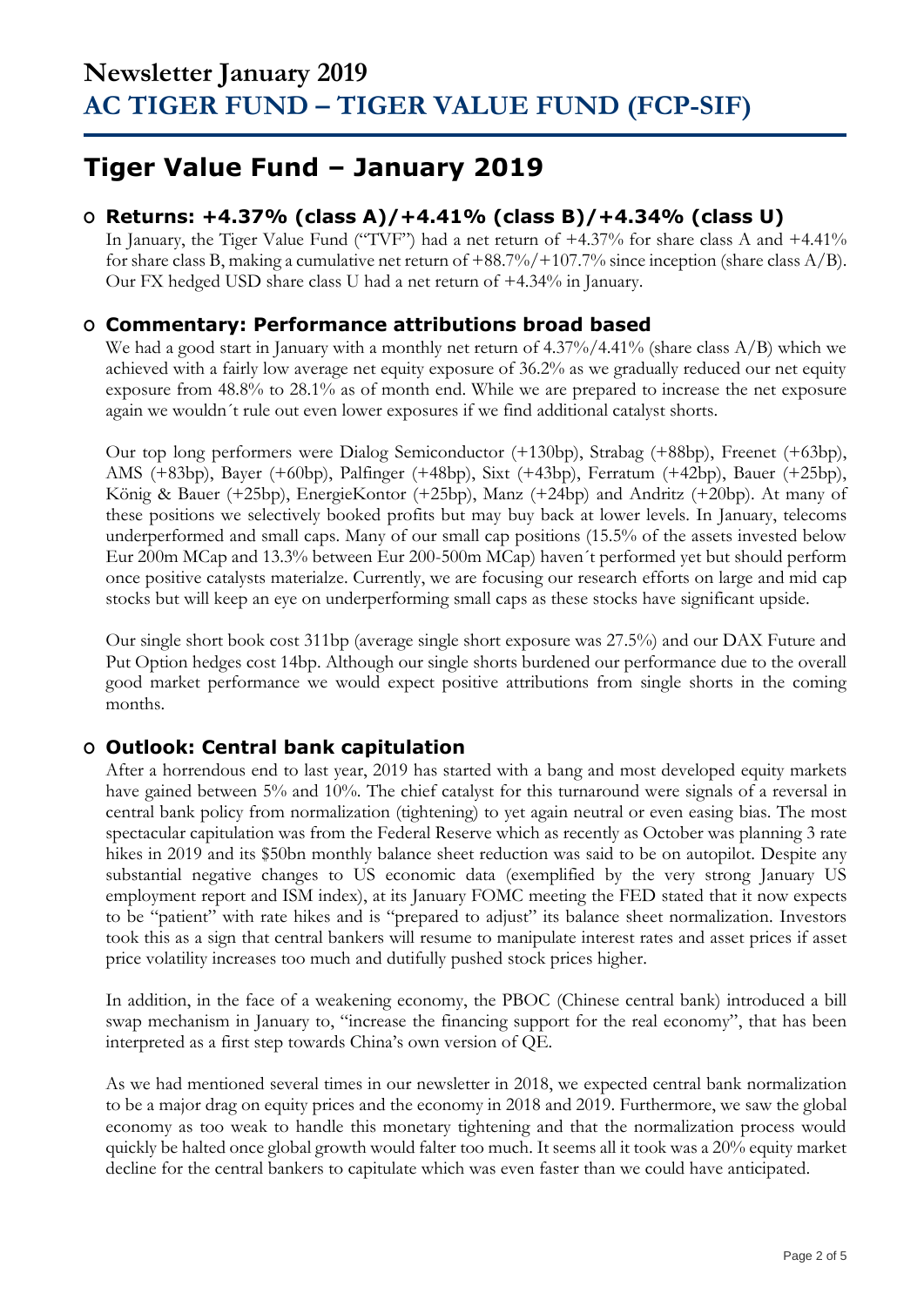Nonetheless, in Europe, economic data and corporate earnings have continued to disappoint. Italy just reported two consecutive quarters of negative GDP growth effectively entering a recession. In Germany, retail sales collapsed -4.1% m/m in December and the Markit/BME Germany Manufacturing PMI fell below 50 to 49.7 in January indicating contraction. On the corporate side, preliminary Q4 earnings in Germany has been mostly disappointing with weakness especially in the automotive sector. More broadly, Stoxx Europe 600 Q4 earnings growth expectations have fallen from +13% y/y in early November to currently +3.6%. This is markedly down from the reported growth of +14.4% in Q318.

Thus, the current equity market strength, at least in Europe, is not supported by improving or even stabilizing earnings which makes it a fragile stock market recovery in our opinion. Consequently we have further reduced our net equity exposure in January ending the month at 28.1%. We continue to expect another volatile year for European equities and anticipate better entry points for many of our favorite longs in coming months. Encouragingly we have noticed that fundamental catalysts have started working again after the indiscriminate selling in December giving us confidence that our investment strategy will perform better in coming months.

*The Tiger Value Fund Desk, 5th February 2019*

 **Matthias Rutsch Marc Schädler Peter Irblad**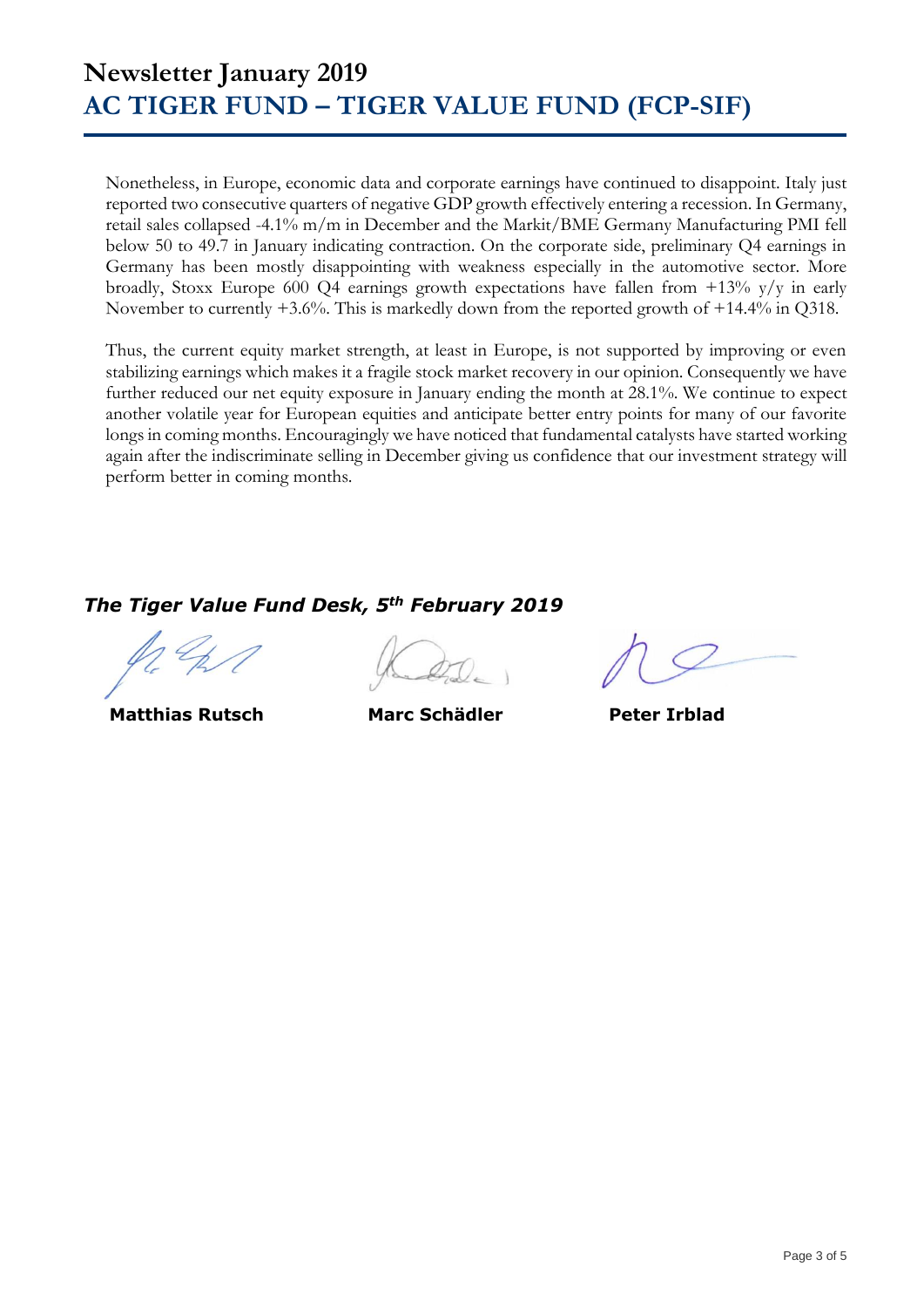#### **Objectives**

The objective is to identify undervalued companies with external catalysts and/or initiate pro-active measures to create shareholder value. The fund aims for a 5 year return of 10-15% p.a. with strong focus on capital preservation.

#### **Investment Strategy**

The Investment Advisor is a specialized fundamental European long/short equity investment manager. The investment philosophy is based on seeking out undervalued value creating companies where we see upcoming catalysts and/or value creation measures that could improve the intrinsic value of the company and drive shareholder returns. At the same time we seek to profit from identifying overvalued value destroying companies where the intrinsic value is continuously being eroded. For each position we perform a detailed analysis including a 360 degree research process and 10 point scoring system (further details are available in our DDQ of investor presentation). The managers foresee a direct dialog with the company as well as with other shareholders to support management to initiate value creating measures. Their partner network i.e. other shareholders, consultants, sector experts, media etc. will help to impact positive change.

The fund intends to engage in 20-40 long investments (excl. residual positions, options and fixed income) with a target net long exposure of around 20-50%. The geographic focus is likely to be Germany, Switzerland and Austria.

| <b>Fund Information</b>   |                             | <b>Fee Structure and Risk Management</b> |                        |
|---------------------------|-----------------------------|------------------------------------------|------------------------|
| Currency                  | EUR.                        | Admin/Custodian Fee                      | Up to 0.49%            |
| Legal Entity              | <b>FCP-SIF</b>              | Advisory (Mgmt) Fee                      |                        |
| <b>Fund Domicile</b>      | Luxembourg                  | Share Class A/U                          | 2.00%                  |
| <b>Fund Structure</b>     | Open-ended multi-class      | Share Class B                            | 1.50%                  |
|                           |                             | Share Class $C^{**}$                     | 1.75%                  |
| Style mandate             | Long/Short and Active Value | Performance Fee                          |                        |
| <b>Investment Minimum</b> |                             | Share Class A/U                          | 20%                    |
| Share Class A/U           | € 125,000 /US-\$ 125,000    | Share Class B/C                          | 15%                    |
| Share Class B/C           | € 5,000,000                 | Hurdle Rate                              | None                   |
| Sub. Frequency            | Monthly                     | High Water Mark                          | Yes.                   |
| Red. Frequency            | Monthly                     | Eligible Investors                       | See Issue Document     |
| <b>Redemption Notice</b>  |                             | Leverage                                 | Maximum 200% of NAV    |
| Share Class A/U           | 5 business days*            | <b>Fund Benchmark</b>                    | CS HF Index L/S Equity |
| Share Class B             | 6 months                    |                                          |                        |
| Share Class C             | 1 month                     |                                          |                        |

\*) The redemption notice has to be send to the Administrator five business days prior to month end (cut-off 5pm). Therefore the redemption term is monthly with a notice period of 5 days. Please see the offering document for further information. \*\*) max. 1.75%

Investors: Sales documents may not be forwarded to investors other than those who meet the 'experienced investor' requirements under the Law of 2007.

#### **Fund Advisor Details and Service Providers**

| <b>Management Company</b>     | Alceda Fund Management SA       |
|-------------------------------|---------------------------------|
| <b>Investment Advisor</b>     | Tiger Asset Management GmbH     |
| <b>Swiss Representative</b>   | <b>ACOLIN Fund Services AG</b>  |
| <b>Prime Broker/Custodian</b> | SEB AB / SEB SA                 |
| <b>Administrator</b>          | European Fund Administration SA |
| <b>Auditor</b>                | PriceWaterhouseCoopers          |